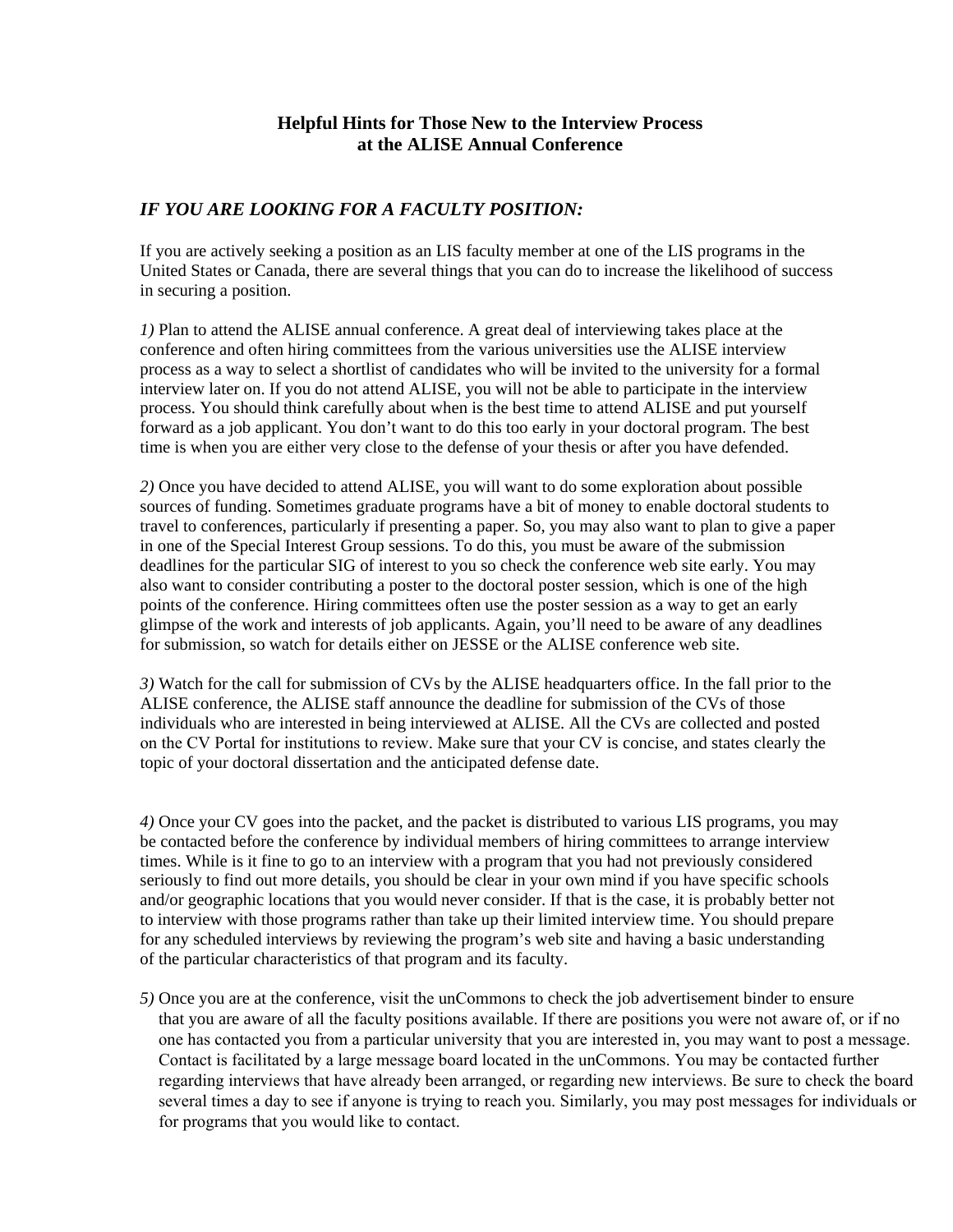*6)* There are only a limited number of formal interview rooms, so some programs conduct some of their interviews in public areas of the hotel, such as the lobby, the bar and other seating locations. Don't be fooled into thinking that some of these locations mean that the interview is informal. All interviews, no matter where conducted, are equally important so you should be prepared to do your best on every occasion.

*7)* Once the conference has passed, it is often a good idea to follow up with the programs of interest to you, to thank them for their time in interviewing you and to enquire as to the next steps in the process. Some programs may act quickly and may schedule the formal interviews within a few weeks, while other programs take much longer in their hiring process.

## *IF YOU HAVE A FACULTY POSITION AVAILABLE:*

If you are actively seeking to fill a position, there are several things that you can do to increase the likelihood of success in finding a suitable applicant.

*1)* Plan to attend the ALISE annual conference. A great deal of interviewing takes place at the conference and often hiring committees from the various universities use the ALISE interview process as a way to select a shortlist of candidates who later will be invited to the university for a formal interview. Typically, programs send 2-3 faculty members to ALISE to conduct the interviews. Having more than one representative shares the work and also provides multiple perspectives on the applicants.

*2)* Make sure the ALISE Headquarters office has a copy of all faculty positions that you have available. The open positions are gathered together in a binder which is used by job seekers at the conference.

*3)* In the fall prior to the conference, watch for information from ALISE Headquarters about booking interview rooms. The number of rooms is limited so you'll need to respond in a timely fashion if you want to book interview space. Take a look at the preliminary conference program to determine what might be good times to interview that do not conflict with sessions and meetings that you want to attend. If you are not successful in booking an interview room, don't despair – there are many other kinds of areas in the hotel (such as the lobby, bar, restaurants etc.) where interviews can be held.

- *4)* Job applicants submit their CVs to ALISE staff, who then post them to the Resume Portal on the ALISE website.
- *5)* Take the time to review the CVs (and/or have other members of the hiring committee review them) as soon as you can and contact the applicants of interest by email to arrange an interview time. Desirable applicants have interviews scheduled well before arriving at the conference, so if you do not contact them as early as possible, you may risk not be able to interview them at all. As well, if you are the representative of your hiring committee at the ALISE conference, be sure that you are clear about the details of the position and other issues such as workload, remuneration, benefits, housing etc., as well as the next steps in the hiring process. Be sure to let applicants know when they can expect to hear from you regarding their application.